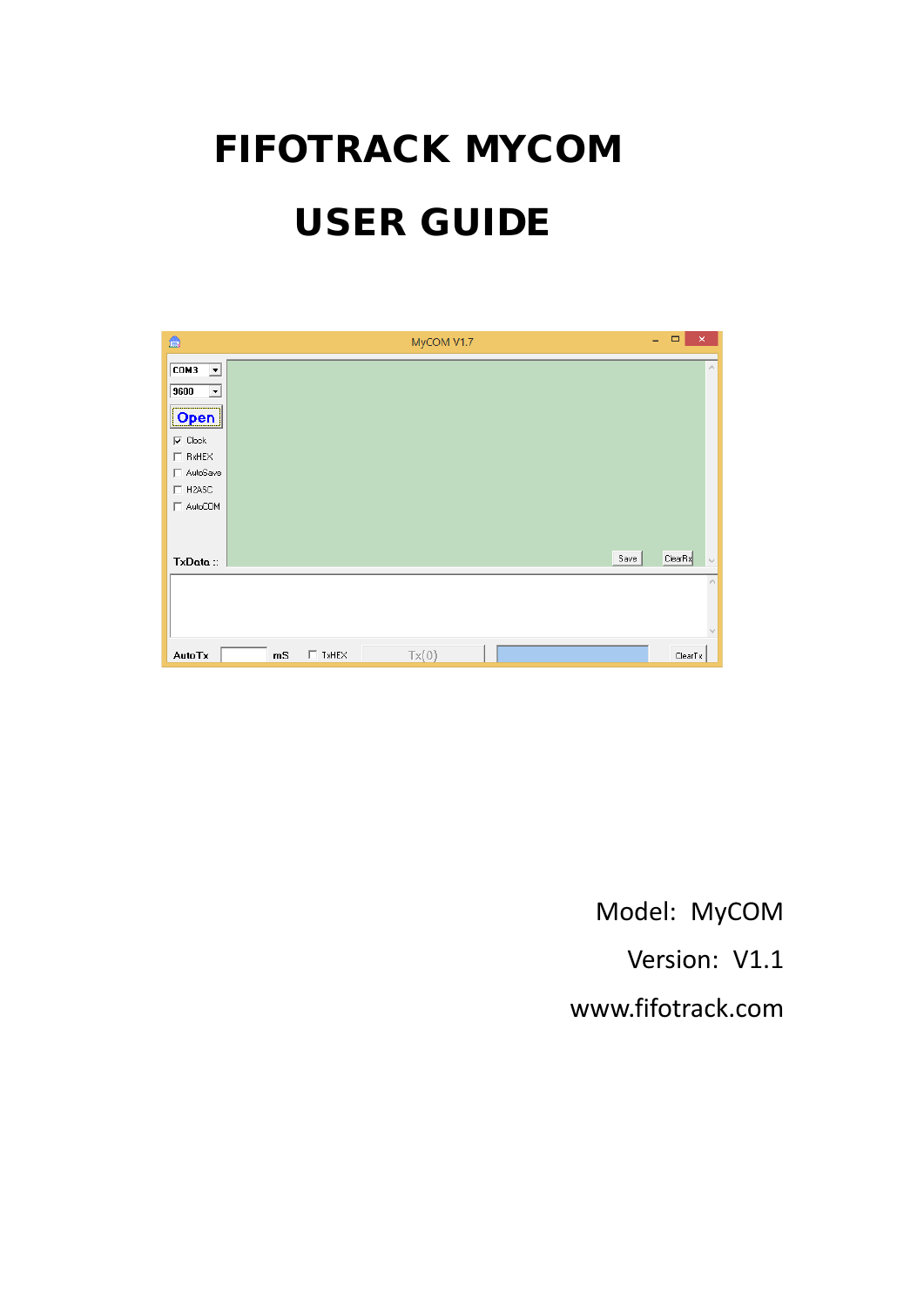### **Copyright and Disclaimer**

- All copyrights belong to Shenzhen fifotrack Solution Co., Ltd. You are not allowed to revise, copy or spread this file in any form without consent of fifotrack.
- $\odot$  fifotrack is trademark of fifotrack, protected by law.
- Please read this user guide carefully before installation to avoid any possible personal injury or property loss.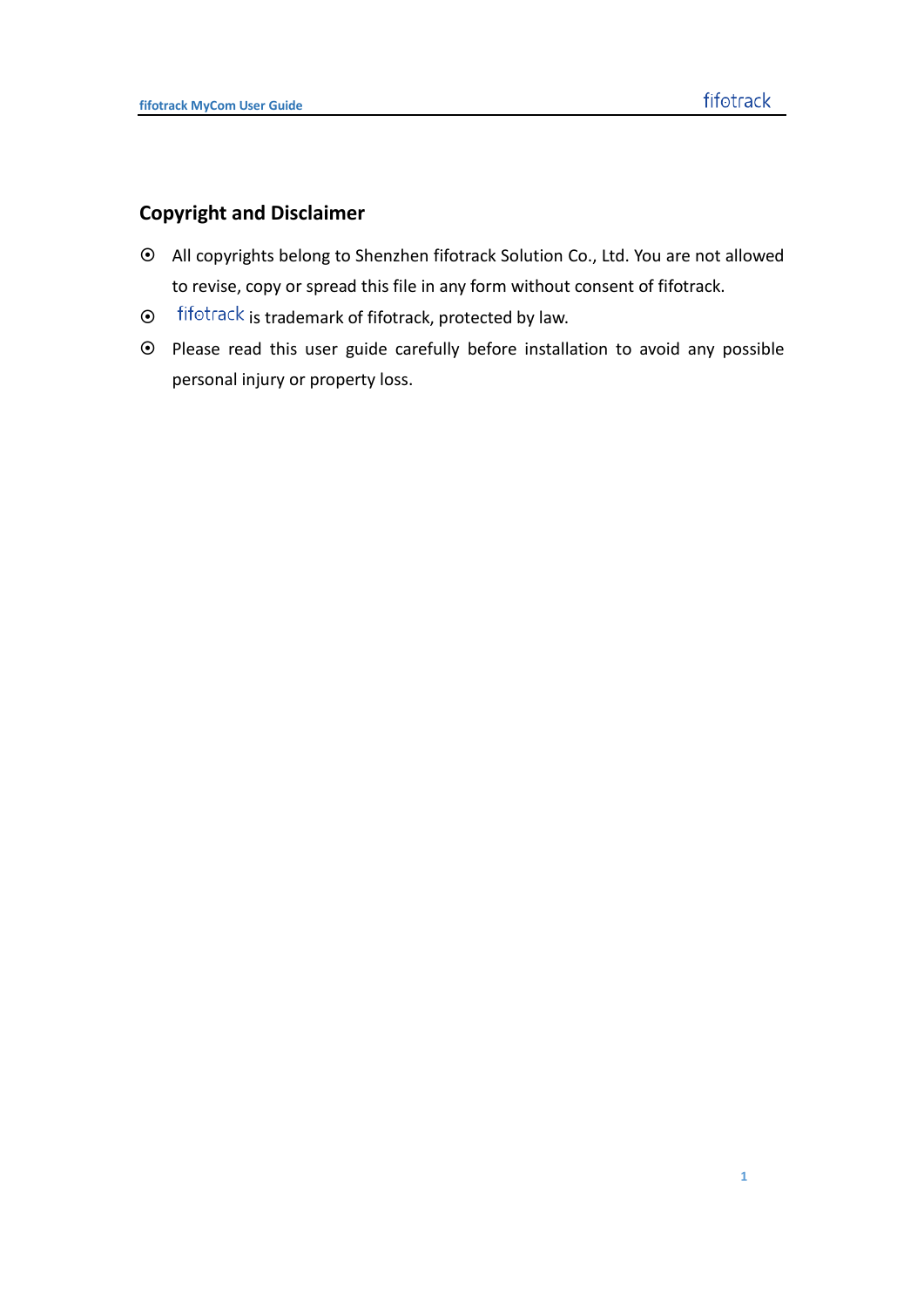# **Document History**

| Version | <b>Revision Date</b> | Author  | Detail          |
|---------|----------------------|---------|-----------------|
| V1.1    | August 3, 2021       | Cici Wu | Initial Version |
|         |                      |         |                 |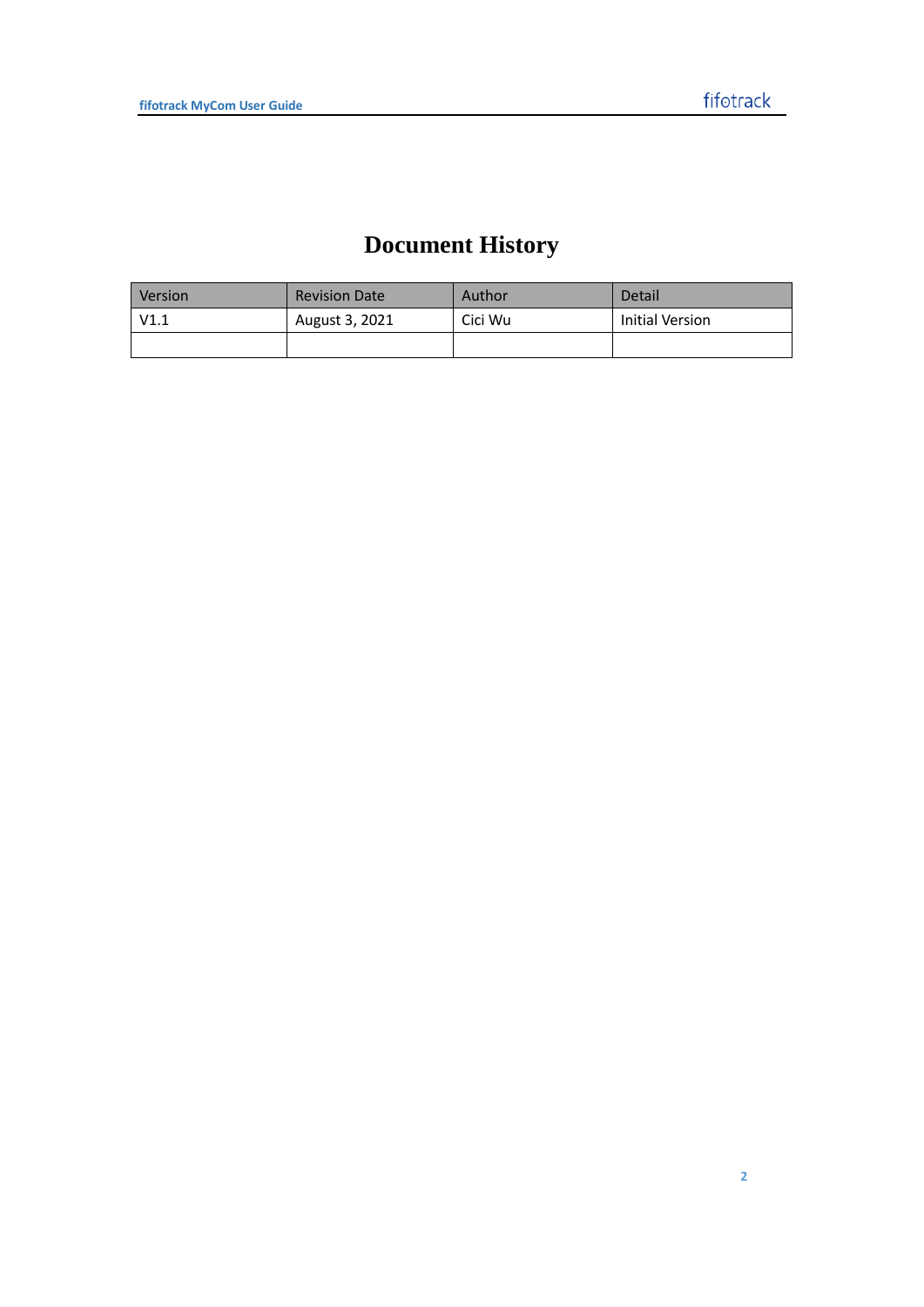# **Contents**

<span id="page-3-0"></span>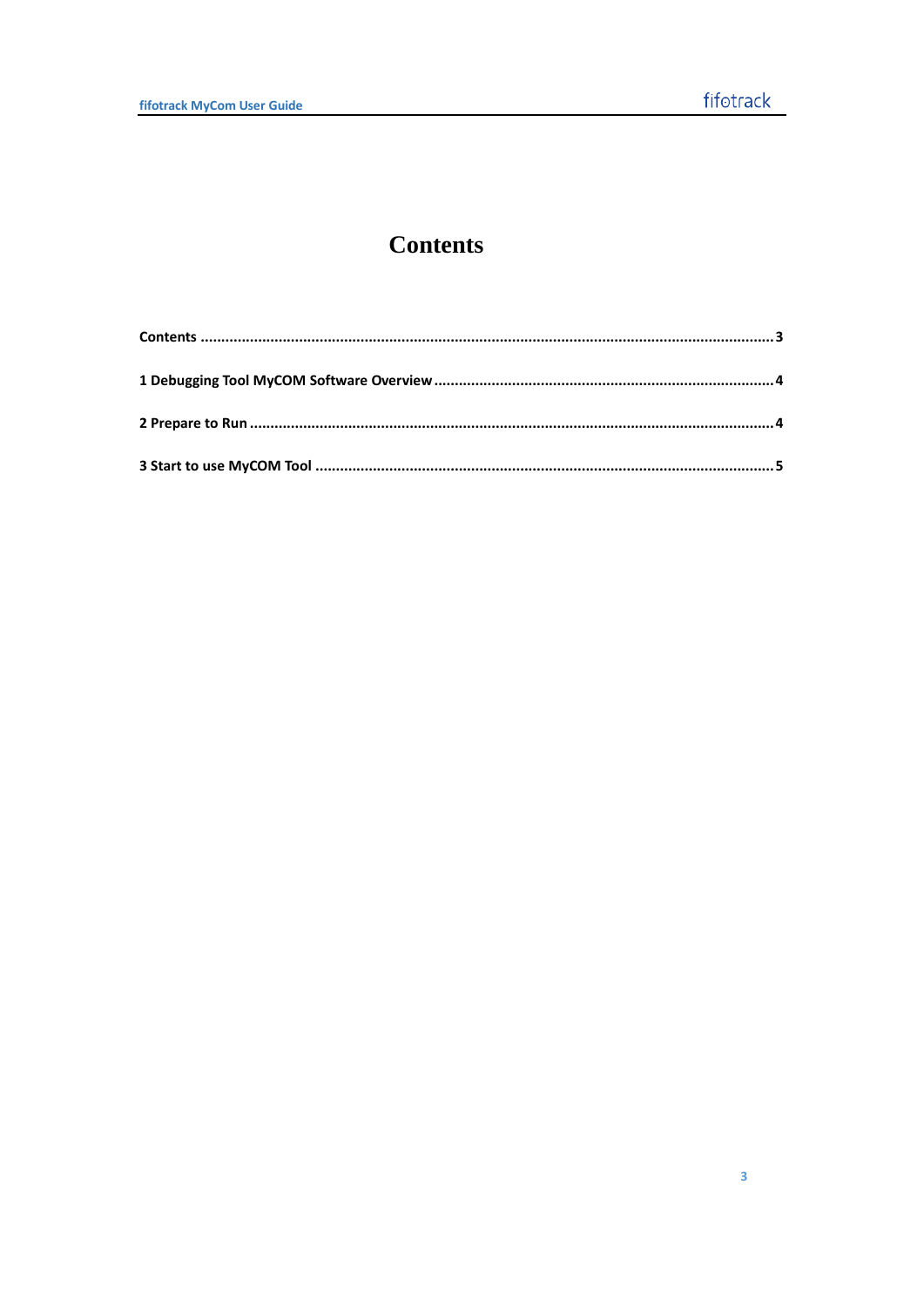## <span id="page-4-0"></span>**1 Debugging Tool MyCOM Software Overview**

The MyCOM is a PC software designed to debug the GPS tracker. Below are the main features:

- Read raw data
- Send command to retrieve or set up parameters
- <span id="page-4-1"></span>Save data log

## **2 Prepare to Run**

1. Windows Operations:

Windows XP (32&64bit) Windows 7 (32&64bit) Windows 8 (32&64bit) Windows 10 (32&64bit)

2. USB cable (should be from us, the USB cable is special design, common one on the market can't work)

3. Download USB cable driver (Download link: [https://www.fifotrack.com/configure-tool\)](https://www.fifotrack.com/configure-tool)



PL2303\_Prolific\_DriverInstaller\_v1.11.0.exe

4. Download MyCOM tool software (Download link[: https://www.fifotrack.com/configure-tool\)](https://www.fifotrack.com/configure-tool)

MyCOM V1.7.exe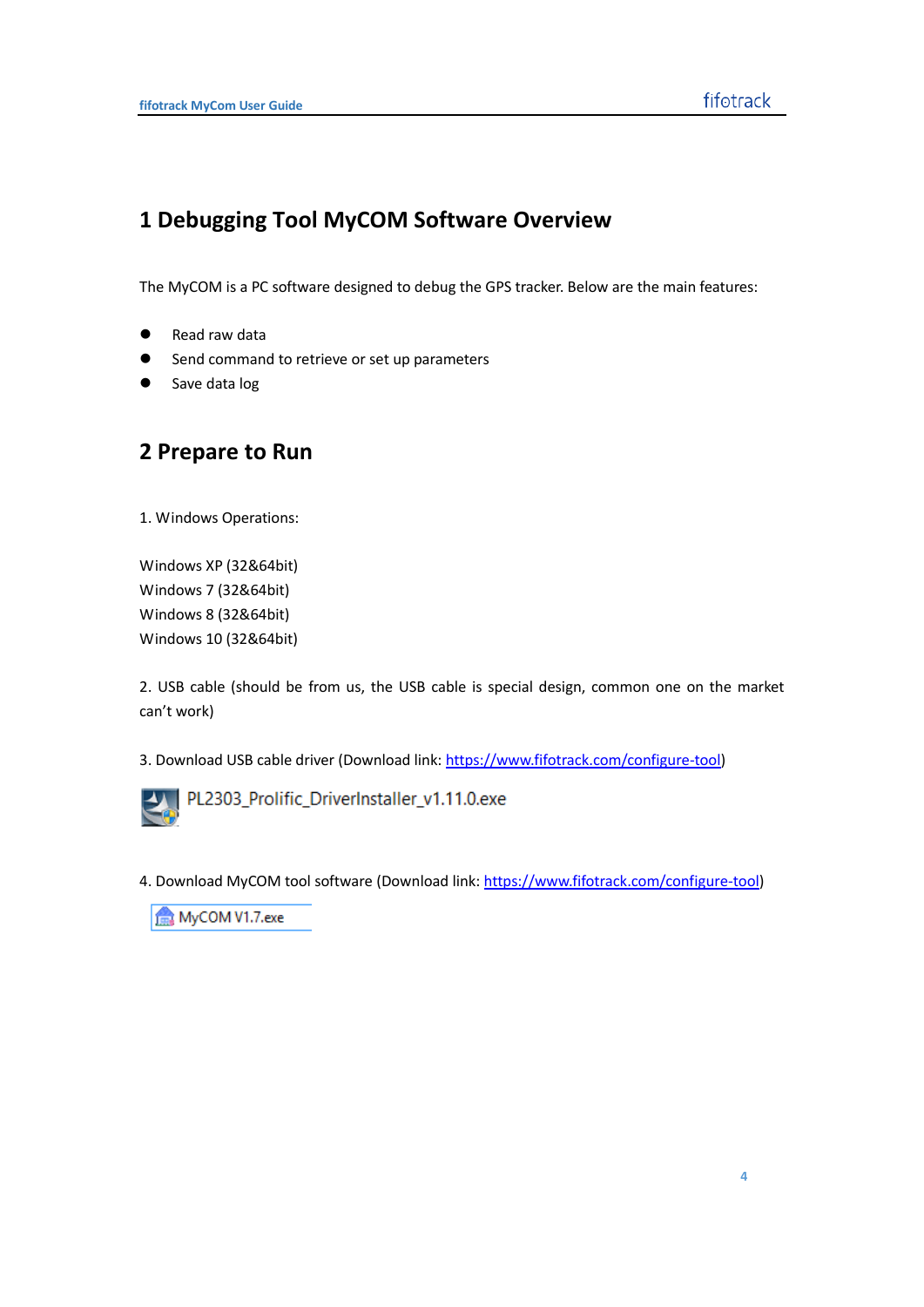# <span id="page-5-0"></span>**3 Start to Use MyCOM Tool**

Connect GPS tracker with PC via the USB cable, select correct COM port and baud rate.



#### **Follow below steps to identify correct port**

Right Click "This PC" menu, Click "Manage"

|                 | Open                     |
|-----------------|--------------------------|
|                 | Manage                   |
| <b>Ulius BC</b> | Pin to Start             |
|                 | Map network drive        |
|                 | Disconnect network drive |
|                 | Create shortcut          |
|                 | Delete                   |
|                 | Rename                   |
|                 | Properties               |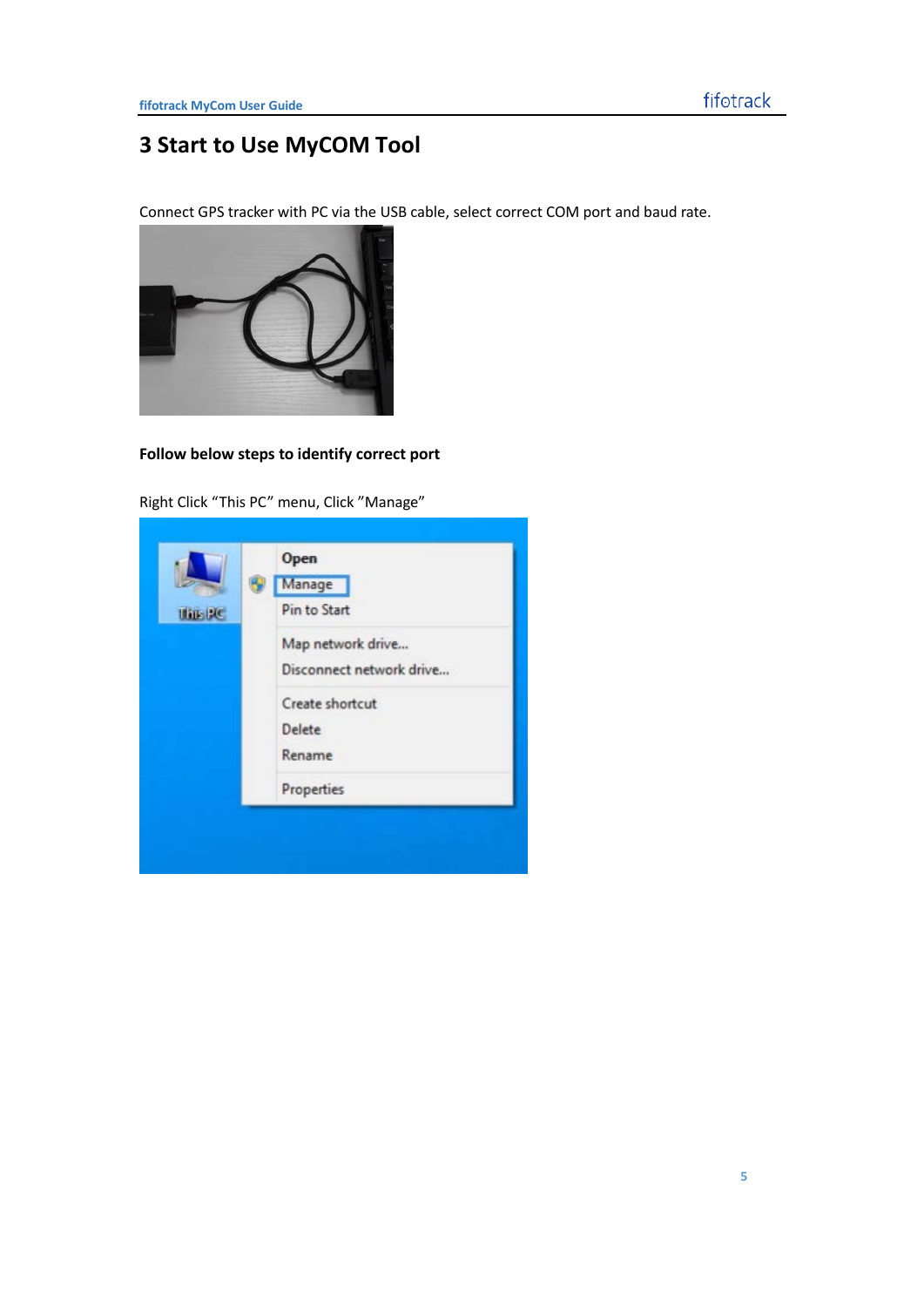Double Click "Device Manager" menu



#### Click **"Ports"**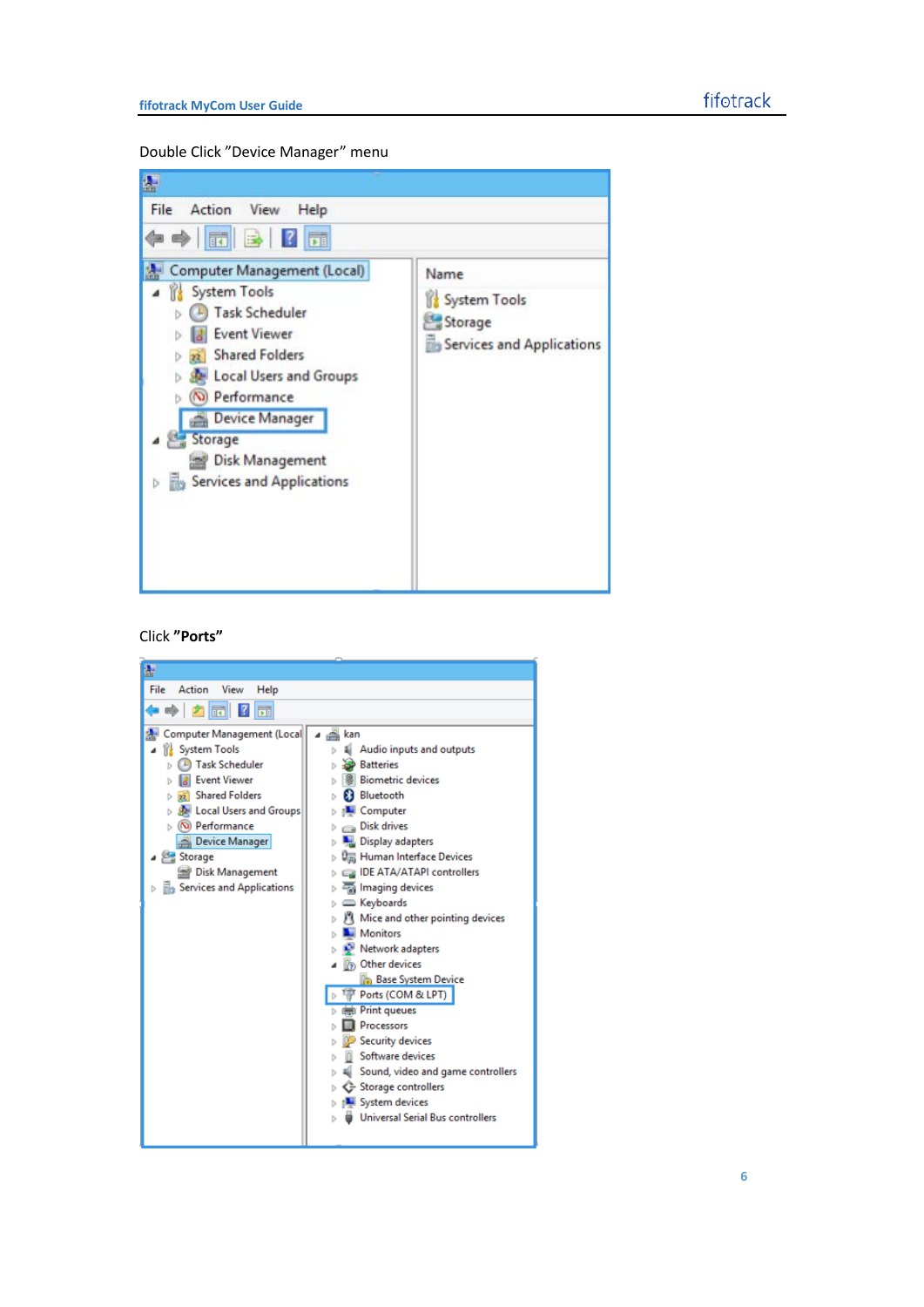#### **"COM6"** is the correct port

| g                                                                                                                                                                                                                                                                                 |                                                                                                                                                                                                                                                                                                                                                                                                            |  |  |  |  |
|-----------------------------------------------------------------------------------------------------------------------------------------------------------------------------------------------------------------------------------------------------------------------------------|------------------------------------------------------------------------------------------------------------------------------------------------------------------------------------------------------------------------------------------------------------------------------------------------------------------------------------------------------------------------------------------------------------|--|--|--|--|
| File<br>View<br>Action<br>Help                                                                                                                                                                                                                                                    |                                                                                                                                                                                                                                                                                                                                                                                                            |  |  |  |  |
| 腹<br>$? \Box$<br>$\ \mathbf{r}\ $                                                                                                                                                                                                                                                 |                                                                                                                                                                                                                                                                                                                                                                                                            |  |  |  |  |
| Computer Management (Local<br><b>System Tools</b><br><b>Task Scheduler</b><br><b>Event Viewer</b><br><sub>22</sub> Shared Folders<br>Local Users and Groups<br>(N) Performance<br>Device Manager<br>Storage<br>Disk Management<br><b>B</b> <sub>B</sub> Services and Applications | <b>△ kan</b><br>Audio inputs and outputs<br><b>Batteries</b><br><b>Biometric devices</b><br>Bluetooth<br>Computer<br>Disk drives<br>Display adapters<br>Um Human Interface Devices<br><b>B</b> IDE ATA/ATAPI controllers<br>Imaging devices<br>Composed Keyboards<br>M Mice and other pointing devices<br>Monitors<br>Network adapters<br><b>D</b> <sub>D</sub> Other devices<br><b>Base System Device</b> |  |  |  |  |
|                                                                                                                                                                                                                                                                                   | ⊿ Ports (COM & LPT)<br>IF Intel(R) Active Management Technology - SOL (COM3)<br>Prolific USB-to-Serial Comm Port (COM6)<br>Print queues<br>Processors<br><b>Security devices</b><br>Software devices<br>Sound, video and game controllers<br>G Storage controllers<br>System devices<br><b>Universal Serial Bus controllers</b>                                                                            |  |  |  |  |

Open "MyCOM" tool, Select "COM6" port, "9600" baud rate (the baud rate always is 9600 for our devices), and click "open" to run the software. Choose "clock" checkbox to display time. Then you will see the raw data keep updating on the interface.

| MyCOM V1.7                                                                |                          | a       | $\times$ |
|---------------------------------------------------------------------------|--------------------------|---------|----------|
| $CDMS$ -                                                                  |                          |         | ٠        |
| <b>ERROR</b><br>9600<br>$\rightarrow$                                     |                          |         |          |
| $-2021/7/22$ 14:34:51                                                     |                          |         |          |
| Open <b>EXROR</b>                                                         |                          |         |          |
| $-2021/7/22$ 14:34:53<br>$\nabla$ Clock-<br>$\Gamma$ ReHEX                |                          |         |          |
| <b>ERROR</b><br>AutoSave                                                  |                          |         |          |
| $-2021/7/22$ 14:34:56<br>$\Gamma$ H2ASC                                   |                          |         |          |
| <b>ERROR</b><br><b>F</b> AutoCOM                                          |                          |         |          |
| $-2021/7/22$ 14:34:58<br>17157                                            |                          |         |          |
| <b>HRROK</b>                                                              |                          |         |          |
| $-2021/7/22$ 14:34:58<br>WrGPRSBlind: [1158, 42], len=117                 |                          |         |          |
| GPRSTiming: interval 10/0/0, roam 0/0/0, Notroam, ACC OFF, STOP           |                          |         |          |
| $-2021/7/22$ 14:35:00                                                     |                          |         |          |
| <b>ERROR</b>                                                              |                          |         |          |
| $-2021/7/22$ 14:35:02                                                     |                          |         |          |
| <b>ERROR</b>                                                              |                          |         |          |
| $-2021/7/22$ 14:35:04                                                     |                          |         |          |
| GSM restart Err                                                           |                          |         |          |
| $-2021/7/22$ 14:35:04<br>896192035978194<br>2021/7/22 14:35:08            |                          |         |          |
| WrGPRSBlind: [1159, 42], len=117                                          |                          |         |          |
| GPRSTining: interval 10/0/0, roam 0/0/0, Notroam, ACC OFF, STOP<br>TxData | Save                     | ClearRy |          |
|                                                                           |                          |         |          |
|                                                                           |                          |         |          |
| <b>up Vil</b>                                                             | e<br>画                   |         |          |
|                                                                           | 36 ST 187 LUXIER Windows |         |          |
| Tx(0)<br><b>F</b> TxHEX<br>AutoTx<br>m <sub>S</sub>                       |                          |         | ClearTx  |